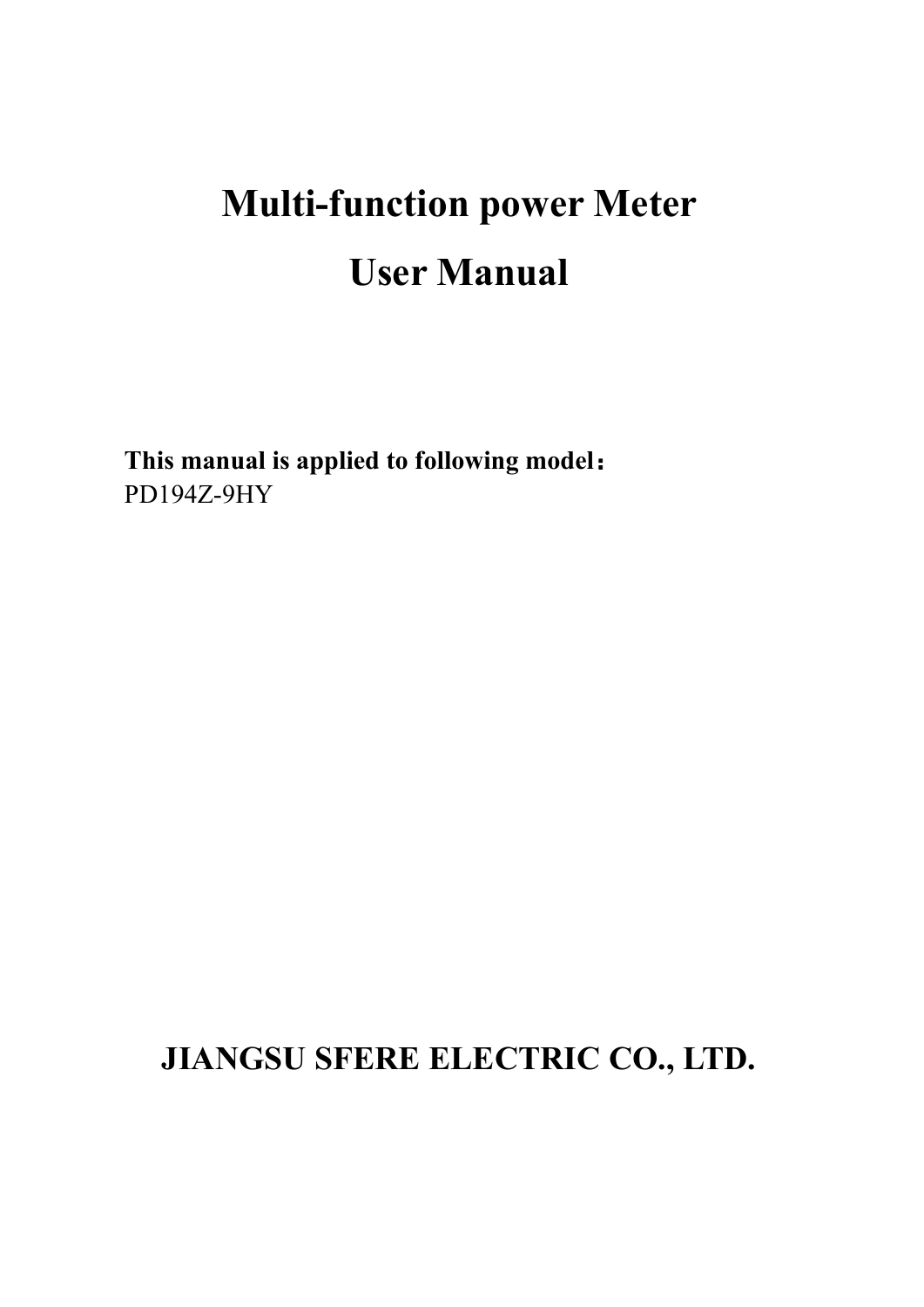### **1. Product Introduction**

#### **1.1 Reference to Product Standard**

Reference to national standard GB/T 17883-1999 0.2 S lass and 0.5S class Static AC Active Watt-Hour Meters GB/T 17882-1999 2 class Static AC Reactive Watt-Hour Meters DL/T 614-1997 Multi-function Power Meters GB/T17626-1998 Test of Electromagnetic Compatibility Reference to International Standard IEC 62053-22:2003 Electric measurement device (AC)-Special demand- The 22 part : Static Watt-Hour Meters (0.2S and 0.5S) IEC 62053-23:2003 Electric measurement device (AC)-Special demand- The 23 part: Static reactive meters (2 class and 3class) IEC 61010-1:2001 Safety demand for measuring, control and lab electric device 1 st part: general demand. IEC 61000-2-11 Electromagnetic Compatibility (EMC)-from 2 to 11 IEC 60068-2-30 Environment test from 2-30 part.

#### **1.2 General**

H series LCD multi-function power meters can measure various common electric parameters such as active/reactive, harmonic distortion, with functions of digital communication, over-range alarm, switch monitoring status, energy pulse output and analogue transmitting. H series are of high performance-cost ratio, can replace the conventional measuring indicators, power metering device, harmonic measuring meter. As an advanced smart and digital front end data sampling unit, the meters can be used in various control system, energy management system, substation automation, residential power monitoring, industrial automation, smart buildings, smart distributor, and switch gears. They are easy to install, connect, maintain. They need less project cost and field programming on spot for power grid grouping with different PLC and industrial control PC communication software.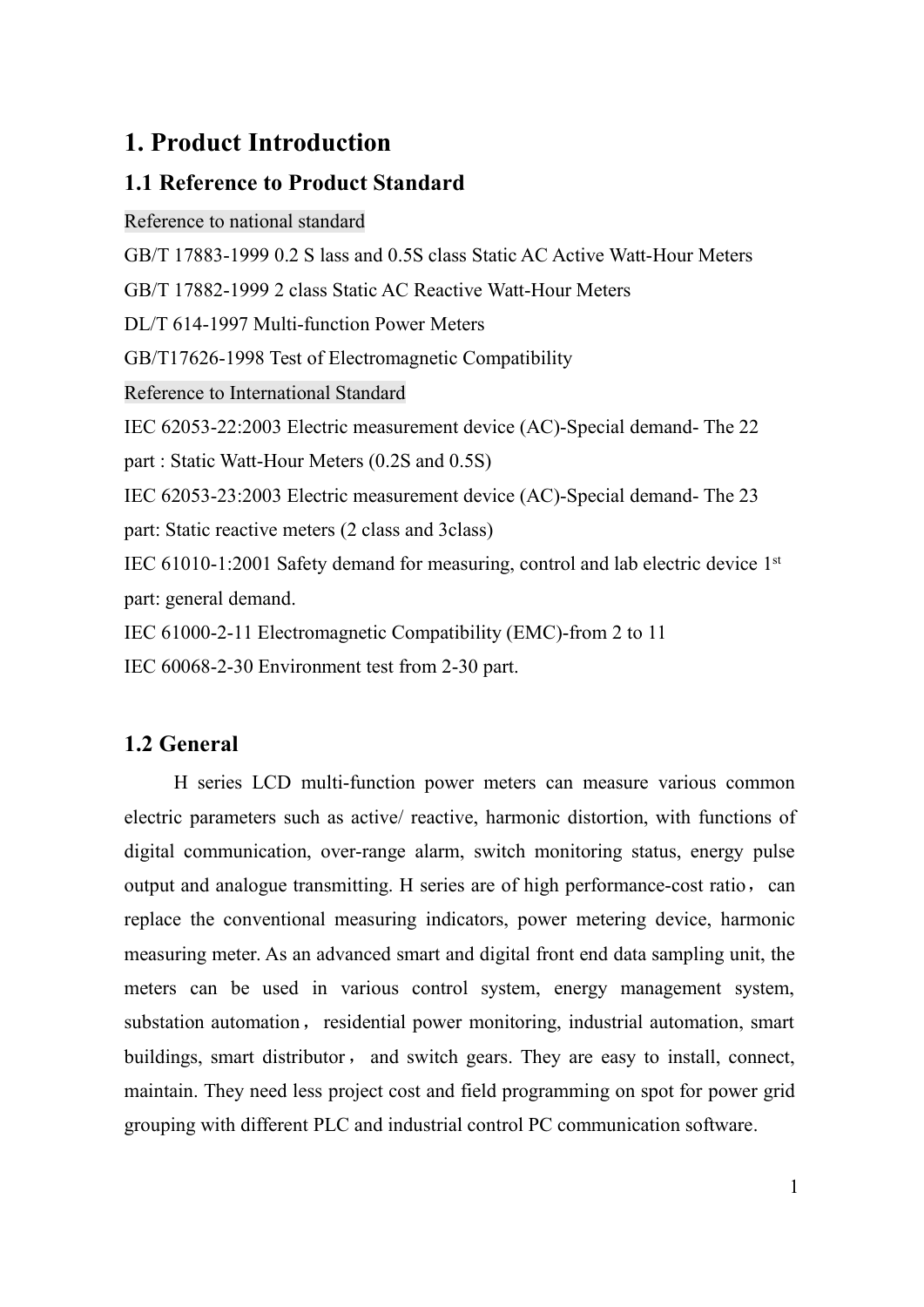## **2. Technical Parameters**

| Feature         |                                                           |                                                    | Parameters                                                                                                                                            |  |  |  |
|-----------------|-----------------------------------------------------------|----------------------------------------------------|-------------------------------------------------------------------------------------------------------------------------------------------------------|--|--|--|
|                 | Accuracy                                                  |                                                    | U, I: 0.2 class,<br>P, Q, PF: 0.5 class,<br>Harmonic: A class,<br>Active energy: 0.5S class,<br>Reactive energy: 2 class,<br>Analog output: 0.5 class |  |  |  |
| Display         |                                                           |                                                    | <b>LCD</b>                                                                                                                                            |  |  |  |
| Power Grid      |                                                           |                                                    | 3 phase 4 wire, 3 phase 3 wire, single phase                                                                                                          |  |  |  |
|                 |                                                           | <b>Rated Value</b>                                 | AC100V, AC380V                                                                                                                                        |  |  |  |
|                 | Voltage                                                   | Overload                                           | Sustainable: 1.2 times, Instantaneous: 2 times/10s                                                                                                    |  |  |  |
|                 |                                                           | Consumption                                        | <0.1VA(each phase)                                                                                                                                    |  |  |  |
|                 |                                                           | Impedance                                          | $>1$ M $\Omega$                                                                                                                                       |  |  |  |
|                 |                                                           | Rated Value                                        | AC1A, AC5A                                                                                                                                            |  |  |  |
| Signal<br>Input | Overload<br>Current<br>Consumption<br><0.1 VA(each phase) | Sustainable: 1.2 times, Instantaneous: 10 times/5s |                                                                                                                                                       |  |  |  |
|                 |                                                           |                                                    |                                                                                                                                                       |  |  |  |
|                 |                                                           | Impedance                                          | $<$ 20m $\Omega$                                                                                                                                      |  |  |  |
|                 |                                                           | Frequency                                          | $(50\pm5\%)$ $(60\pm5\%)$ Hz, accuracy: $\pm 0.01$ Hz                                                                                                 |  |  |  |
|                 |                                                           | Harmonic                                           | Voltage, current total harmonic distortion and 2-31 times odd<br>harmonic distortion                                                                  |  |  |  |
|                 |                                                           | Energy                                             | Dual direction active and reactive metering                                                                                                           |  |  |  |
|                 | Working range                                             |                                                    | AC, DC: $80V \sim 270V$                                                                                                                               |  |  |  |
| Power           | Consumption                                               |                                                    | $<$ 5VA                                                                                                                                               |  |  |  |
|                 |                                                           | Energy pulse output                                | 2 loops energy pulse output, photo coupler relay, constant<br>5000imp/kWh (kvarh)                                                                     |  |  |  |
| Function        | Communication port                                        |                                                    | 1 loop RS-485, MODBUS-RTU, Baud rate: 2400~9600                                                                                                       |  |  |  |
| Module          |                                                           | Digital input                                      | At most 4 loops digital invariables input, dry node connection                                                                                        |  |  |  |
|                 |                                                           | Relay output                                       | At most 3 cycles relay output, AC250V/5A, DC30V/5A                                                                                                    |  |  |  |
|                 | Analog output                                             |                                                    | 1 analog output: $0/4 \sim 20$ mA or $0 \sim 5/10$ V                                                                                                  |  |  |  |
|                 |                                                           |                                                    |                                                                                                                                                       |  |  |  |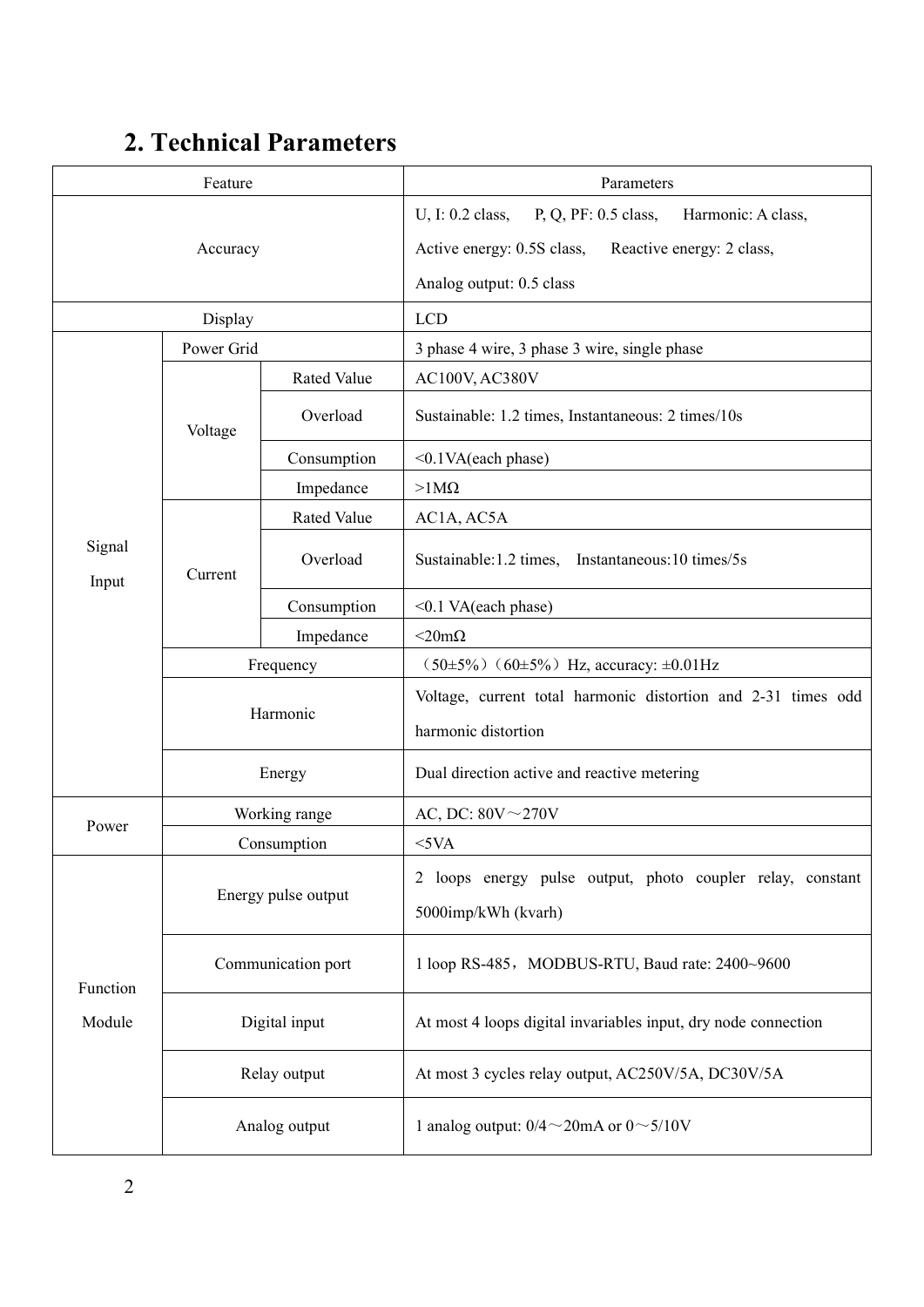| Operating environment |                   | -20~65°C, humidity $\leq$ 93%, no erosion gas, altitude $\leq$ 2500m  |  |  |  |  |  |
|-----------------------|-------------------|-----------------------------------------------------------------------|--|--|--|--|--|
| Storage environment   |                   | -25~75 $\degree$ C, humidity \times\squad{3}\$                        |  |  |  |  |  |
|                       | Insulation        | Signal, power, output terminal to shell resistance > $100M\Omega$     |  |  |  |  |  |
| Safety                | Withstand voltage | Input and power>2kV, Input and output>1kV,<br>power and<br>output>2kV |  |  |  |  |  |

## **3. Installation and connection**

## **3.1 Meter size**



3-1 Size Diagram

#### 3-1 Meter size form

| Model | Outline | Panel<br>$l \times h$<br>(mm) | Install size<br>a×b<br>(mm) | Cut-out<br>$s\times y$<br>(mm) | Minimum. install<br>Total length<br>space |                  |           |           |  |
|-------|---------|-------------------------------|-----------------------------|--------------------------------|-------------------------------------------|------------------|-----------|-----------|--|
|       |         |                               |                             |                                | Level<br>(mm)                             | Vertical<br>(mm) | n<br>(mm) | m<br>(mm) |  |
| 9HY   | 9square | 96×96                         | $90\times90$                | $91\times91$                   | 150                                       | 150              | 75        | 96        |  |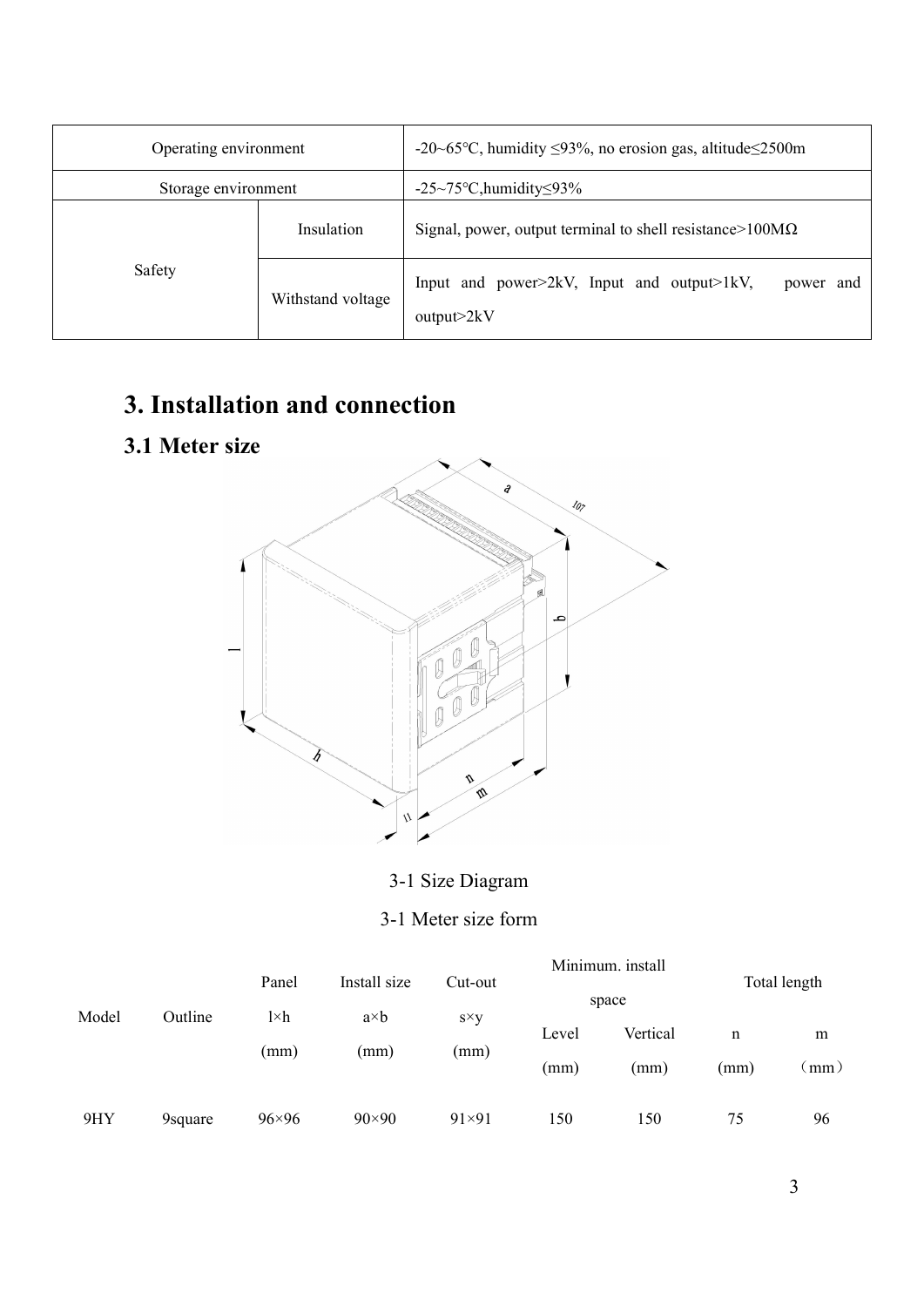#### **3.2 Installation**



3-2 Front view 3-3 Back view

- 1) Open an  $s \times y$  (mm) hole on fixed switchgear;
- 2) Take the fixing claps off the meter;
- 3) Insert the meter to the cutout;
- 4) Place the fixing claps, insert, fasten and fix the meter firmly on the panel.